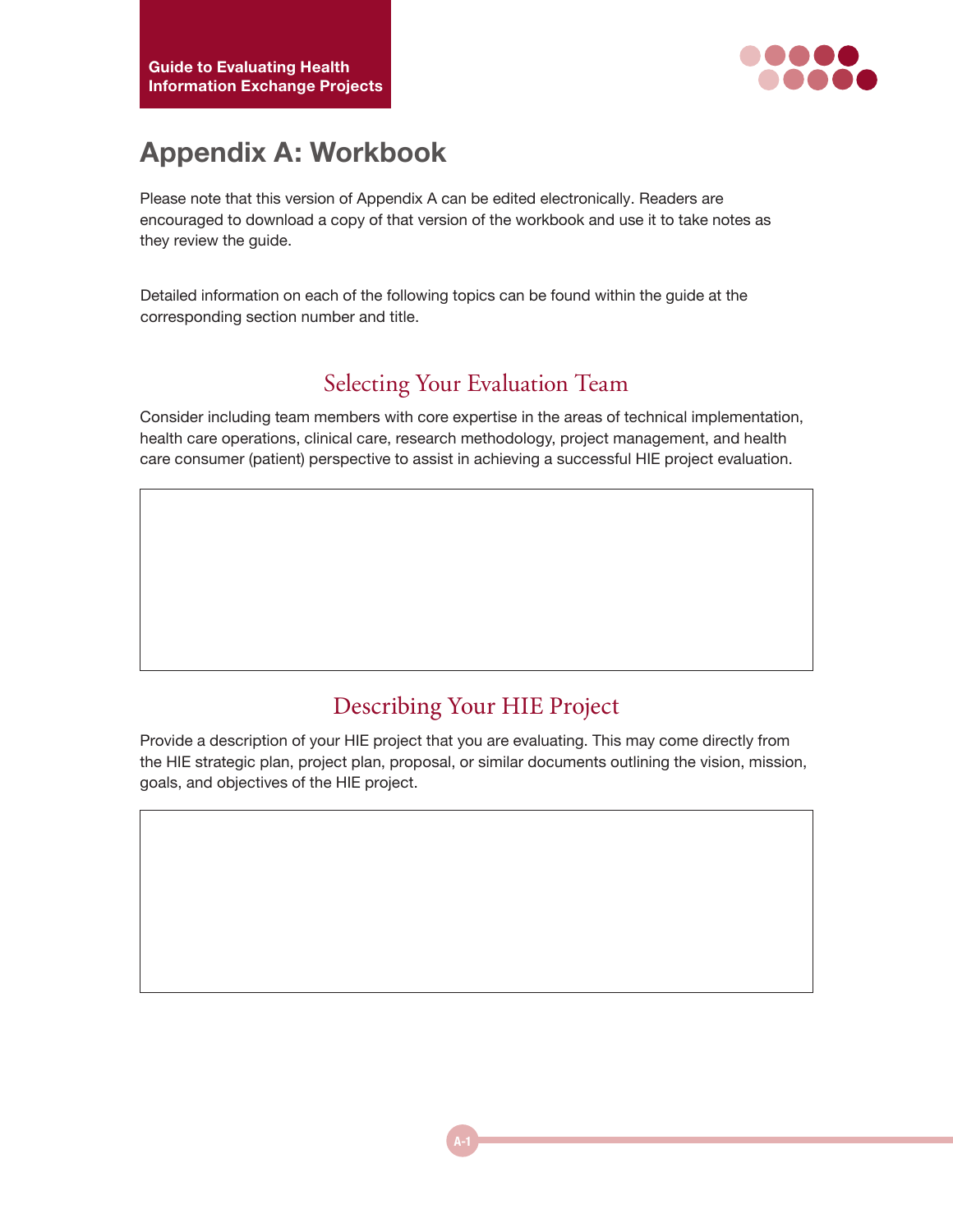

### Identifying Your HIE Project Stakeholders

Identify the stakeholders involved including all of the organizations accessing the HIE as well as funding sources, patients, and any other groups interested in and impacted by the HIE.

# Articulating Your HIE Project Goals and Objectives

Articulate the goals and objectives of your HIE project. Also consider which of the HIE project goals support the value and mission of the stakeholder organizations.

### Assessing the Value of HIE

It is critical to demonstrate to stakeholders that your HIE project provides value, especially by offering financial and clinical benefits. Consider the project's positive effects, such as increased revenues, decreased costs, and improvements in patient safety and quality of care.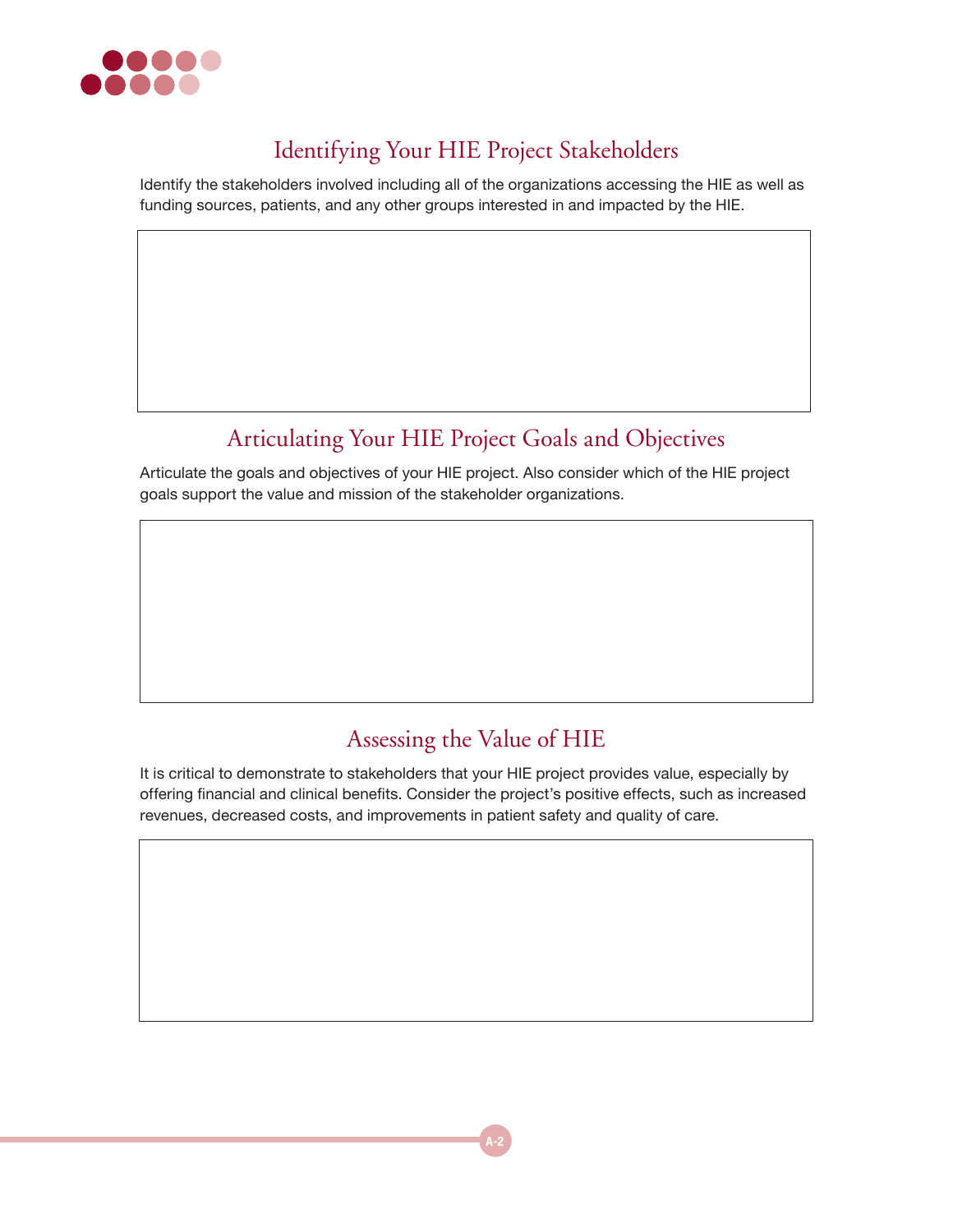

## Defining Evaluation Goals and Objectives

Document your evaluation goals, then operationalize what you want to accomplish by defining your evaluation objectives (measurable steps and deadlines).

# Identifying Potential Evaluation Measures

Select a set of evaluation measures that you may use in assessing your HIE project. These measures will be prioritized later in the process.

# Designing the Evaluation Study

Design the evaluation that you will use to collect and analyze data in order to produce each measure. Consult Section 4, "Designing the Evaluation Study" in the guide for a discussion of types of evaluations and research designs, as well as evaluation planning resources that describe approaches and methods.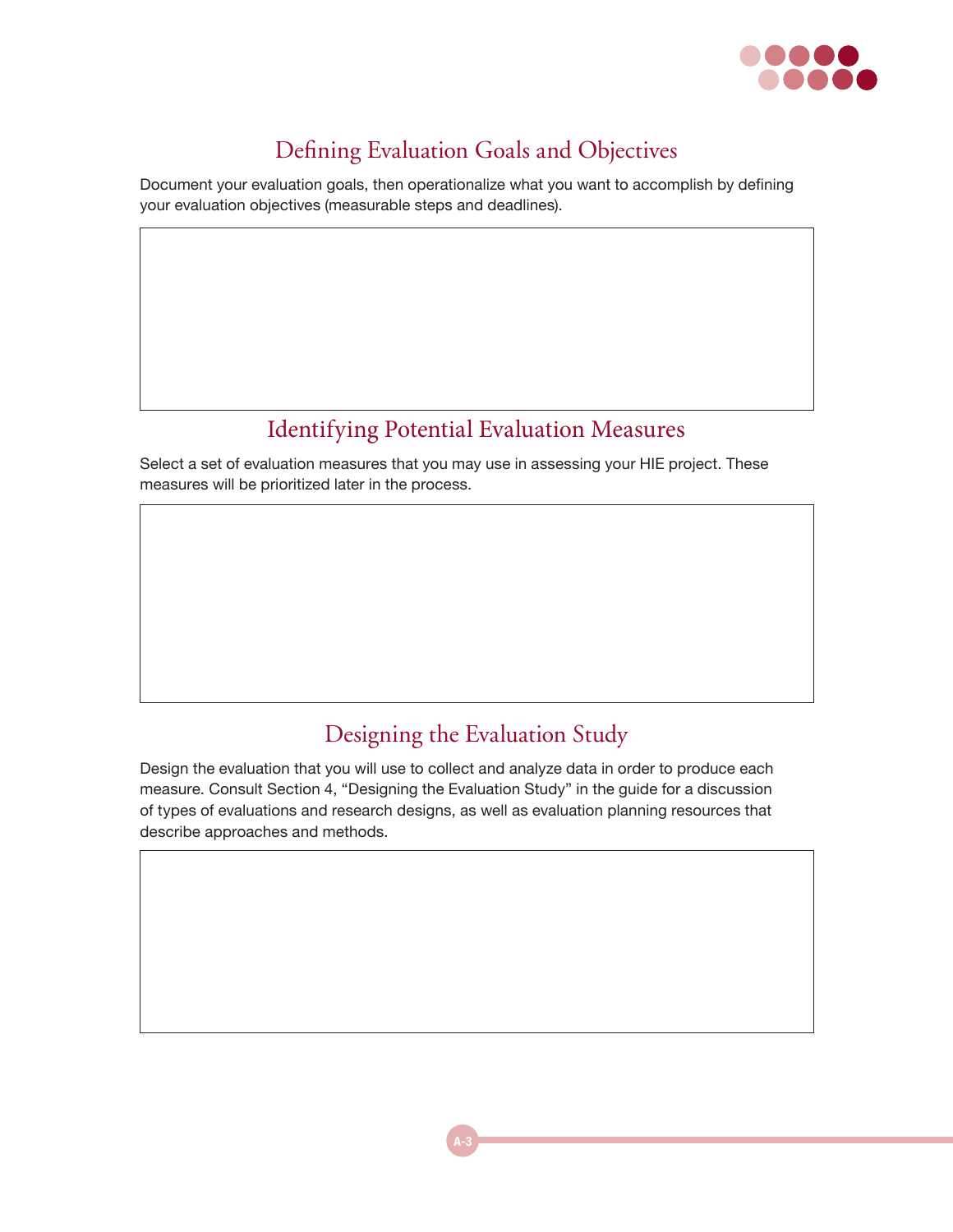

## Identifying Data Sources

Identify potential data sources for your measures, and investigate what technology would be used by these sources in order to generate the associated measures.

#### Prioritizing Candidate Evaluation Measures

Evaluate each potential measure that you identified in Section 4, "Identifying Potential Evaluation Measures" to narrow down to a set of candidate measures before you assess their feasibility and relative cost.

Next rank each measure in the order of importance to your stakeholders.

1. Very Important:

2. Moderately Important:

3. Not Important: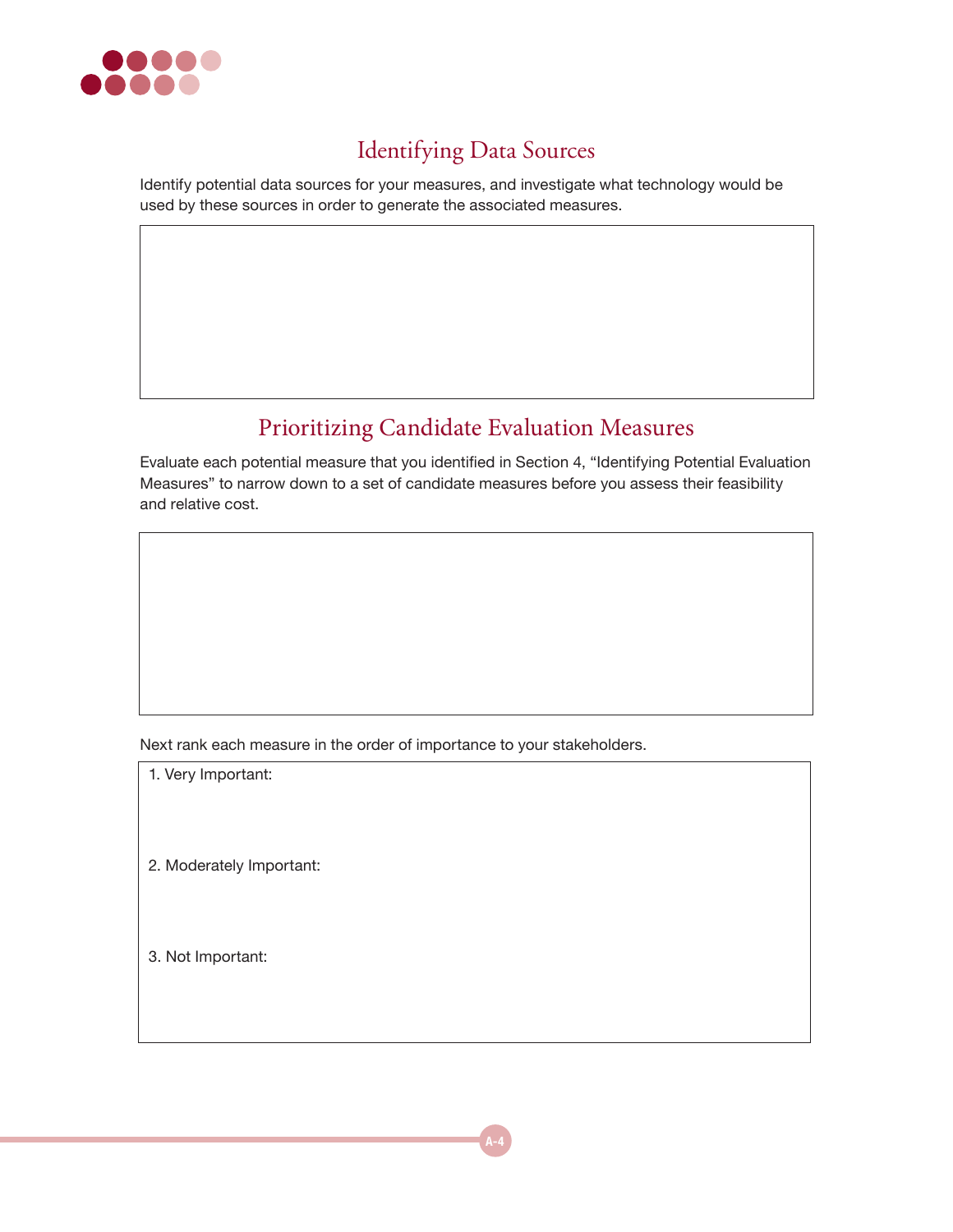

You should also determine which measures are feasible for you to evaluate.

| Feasible:                      |  |
|--------------------------------|--|
|                                |  |
| Feasible With Moderate Effort: |  |
|                                |  |
| Not Feasible:                  |  |
|                                |  |
|                                |  |

Based on the ratings you have assigned to your measures, use the following quadrant analysis table to group your measures by importance and feasibility.

QUADRANT ANALYSIS TABLE

|                    |                        | <b>Feasibility Scale</b> |                                           |                       |
|--------------------|------------------------|--------------------------|-------------------------------------------|-----------------------|
|                    |                        | 1-Feasible               | 2-Feasible With<br><b>Moderate Effort</b> | <b>3-Not Feasible</b> |
| Scale<br>mportance | 1-Very Important       |                          |                                           |                       |
|                    | 2-Moderately Important |                          |                                           |                       |
|                    | 3-Not Important        |                          |                                           |                       |

Using the results of the quadrant analysis table, create a short list of primary measures to evaluate.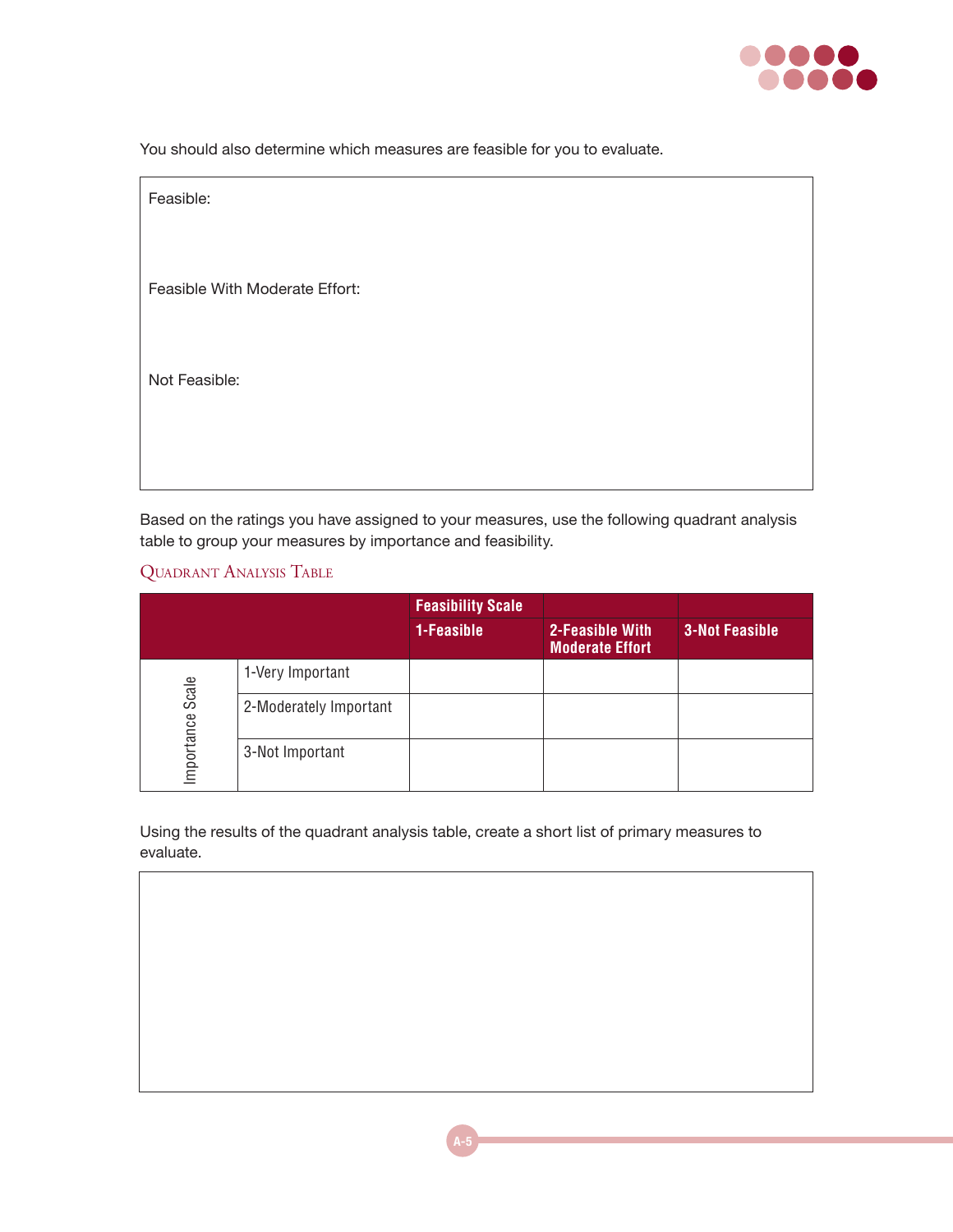

#### Considering the Impact of Data Collection Strategies on Relative Cost and Feasibility

Refine your data collection strategy by considering commonly used study designs (prospective and retrospective) and data collection methods (both qualitative and quantitative), and their relative cost implications.

### Developing Your Evaluation Plan Based on Selected Measures

Document how you will evaluate each of the final measures you identified, and have your proposed methodology reviewed by methodological experts. In developing your plan, you can use the following template to help you outline the details.

| <b>Document for each measure</b>                                                                                                                                                                                                | <b>Final evaluation measures</b> |                            |  |                            |
|---------------------------------------------------------------------------------------------------------------------------------------------------------------------------------------------------------------------------------|----------------------------------|----------------------------|--|----------------------------|
|                                                                                                                                                                                                                                 |                                  | <b>Measure 1 Measure 2</b> |  | <b>Measure 3</b> Measure 4 |
| Briefly describe the HIE project.                                                                                                                                                                                               |                                  |                            |  |                            |
| Describe the HIE intervention and the intended<br>impact.                                                                                                                                                                       |                                  |                            |  |                            |
| What questions do you want to ask to evaluate this<br>impact? These will likely reflect the expected impact<br>(either positive or negative) of your intervention.                                                              |                                  |                            |  |                            |
| What will you measure to answer these questions?                                                                                                                                                                                |                                  |                            |  |                            |
| How will you collect the required data?                                                                                                                                                                                         |                                  |                            |  |                            |
| How will you design your study?<br>For a quantitative study, you might consider what<br>comparison group you will use. For a qualitative<br>study, you might consider whether you will make<br>observations or interview users. |                                  |                            |  |                            |
| Analysis:                                                                                                                                                                                                                       |                                  |                            |  |                            |
| • For quantitative methods: What types of statistical<br>analysis will you perform on your data?                                                                                                                                |                                  |                            |  |                            |
| • For qualitative methods: What analysis will you<br>conduct using qualitative data?                                                                                                                                            |                                  |                            |  |                            |
| Sample size:                                                                                                                                                                                                                    |                                  |                            |  |                            |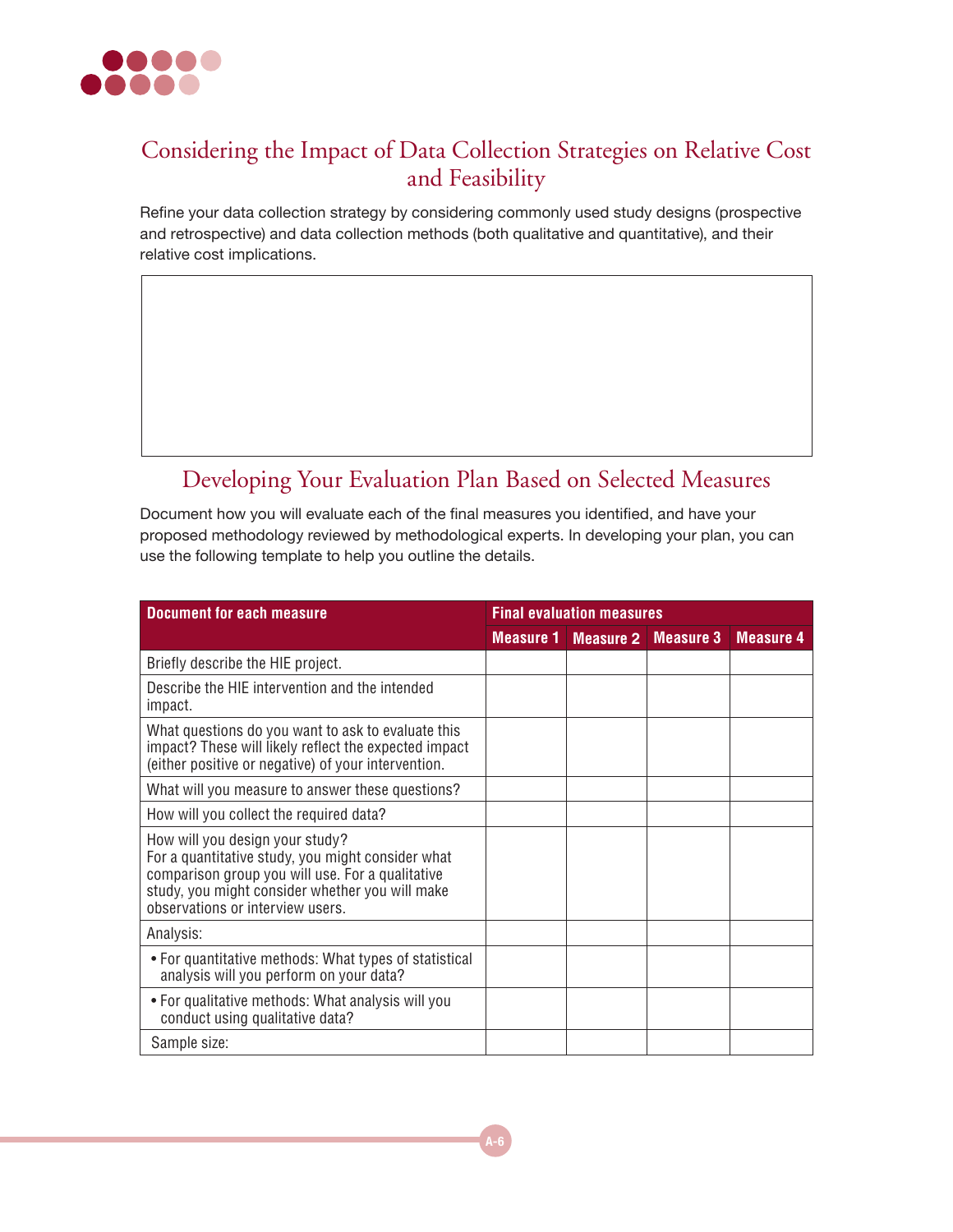

| <b>Document for each measure</b>                                                                                                                                                                                                                                                                                        | <b>Final evaluation measures</b> |                  |                  |                  |
|-------------------------------------------------------------------------------------------------------------------------------------------------------------------------------------------------------------------------------------------------------------------------------------------------------------------------|----------------------------------|------------------|------------------|------------------|
|                                                                                                                                                                                                                                                                                                                         | <b>Measure 1</b>                 | <b>Measure 2</b> | <b>Measure 3</b> | <b>Measure 4</b> |
| • For quantitative methods: Estimate the number<br>of observations needed to demonstrate that the<br>measure has changed statistically.                                                                                                                                                                                 |                                  |                  |                  |                  |
| • For qualitative methods: Determine the appropriate<br>sample size needed to reach conclusions regarding<br>the measure.                                                                                                                                                                                               |                                  |                  |                  |                  |
| How would the answers to these questions inform<br>future decisionmaking about the HIE project and/or<br>HIE system implementations?                                                                                                                                                                                    |                                  |                  |                  |                  |
| What is the planned timeframe for evaluating the<br>measure?                                                                                                                                                                                                                                                            |                                  |                  |                  |                  |
| Responsibilities:                                                                                                                                                                                                                                                                                                       |                                  |                  |                  |                  |
| . Who will take the lead for the evaluation for the<br>measure?                                                                                                                                                                                                                                                         |                                  |                  |                  |                  |
| . Who will be responsible for the data collection?                                                                                                                                                                                                                                                                      |                                  |                  |                  |                  |
| . Who will lead the data analysis?                                                                                                                                                                                                                                                                                      |                                  |                  |                  |                  |
| . Who will present the findings?                                                                                                                                                                                                                                                                                        |                                  |                  |                  |                  |
| • Who will draft a summary of the findings?                                                                                                                                                                                                                                                                             |                                  |                  |                  |                  |
| Estimate the cost for evaluating each measure.<br>Take into consideration planning, meetings, travel,<br>analysis, consultation time with a methodologist<br>(e.g., statistician, qualitative researcher, survey<br>methods expert), and time to prepare a final report or<br>a summary of your findings, if necessary. |                                  |                  |                  |                  |

# Completing Your Draft Evaluation Plan

Based on your work to this point, you have everything you need to draft an evaluation plan for your HIE project. In addition to evaluation approaches, your plan should have some discussion regarding budget considerations that shows you have taken costs and available staffing resources into consideration.